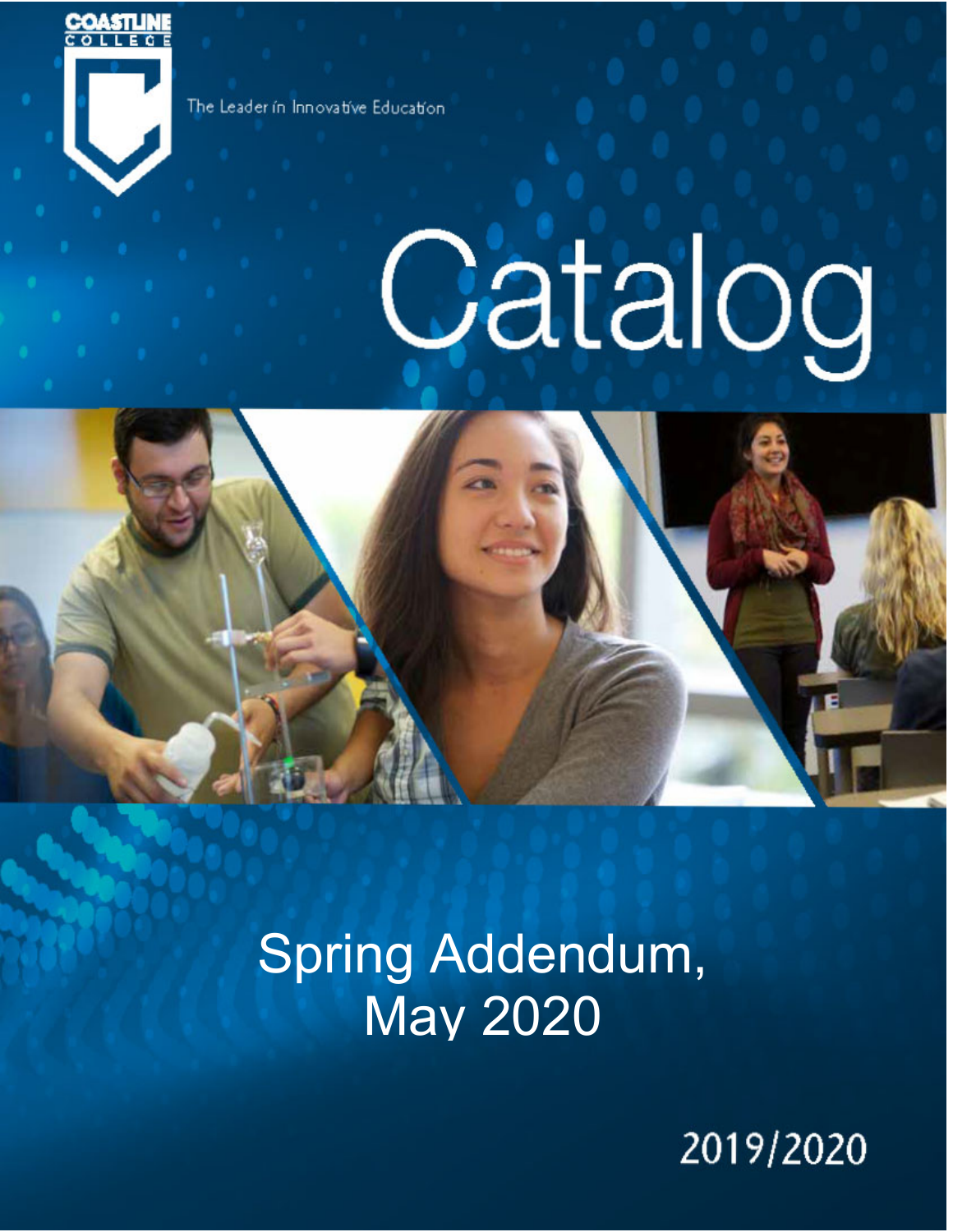# **COASTLINE COLLEGE**

## **2019-2020 Catalog Addendum May 2019**

Fountain Valley College Center 11460 Warner Avenue Fountain Valley, CA 92708 (714) 546-7600

Garden Grove Center 12901 Euclid Street Garden Grove, CA 92840 714-241-6209

Le-Jao Center 14120 All American Way Westminster, CA 92683 714-241-6184

Newport Beach Center 1515 Monrovia Avenue Newport Beach, CA 92663 714-241-6213

#### **Catalog Comment**

Every effort has been made to assure the accuracy of the information in this catalog. Students are advised, however, that such information is subject to change without notice and the Board of Trustees of the Coast College District, the Chancellor of the Coast College District, and the President of Coastline College reserve the right to add, amend, or repeal rules, resolutions, or policies within the administration area of such officers. In addition, some courses are not offered every semester or every year.

If you need information in an alternate format, please contact Special Programs and Services at (714) 241-6214.

### **College Accreditation**

Coastline Community College is accredited by the Accrediting Commission for Community and Junior Colleges (ACCJC) of the Western Association of Schools and Colleges (10 Commercial Blvd., Suite 204, Novato, CA 94949, (415) 506-0234), an institutional accrediting body recognized by the Commission on Recognition of Postsecondary Accreditation and the U.S. Department of Education. Standards and Polices of ACCJC can be found at http://www.accjc.org.

The college's Accreditation documents can be found online at http://www.coastline.edu/about/accreditation/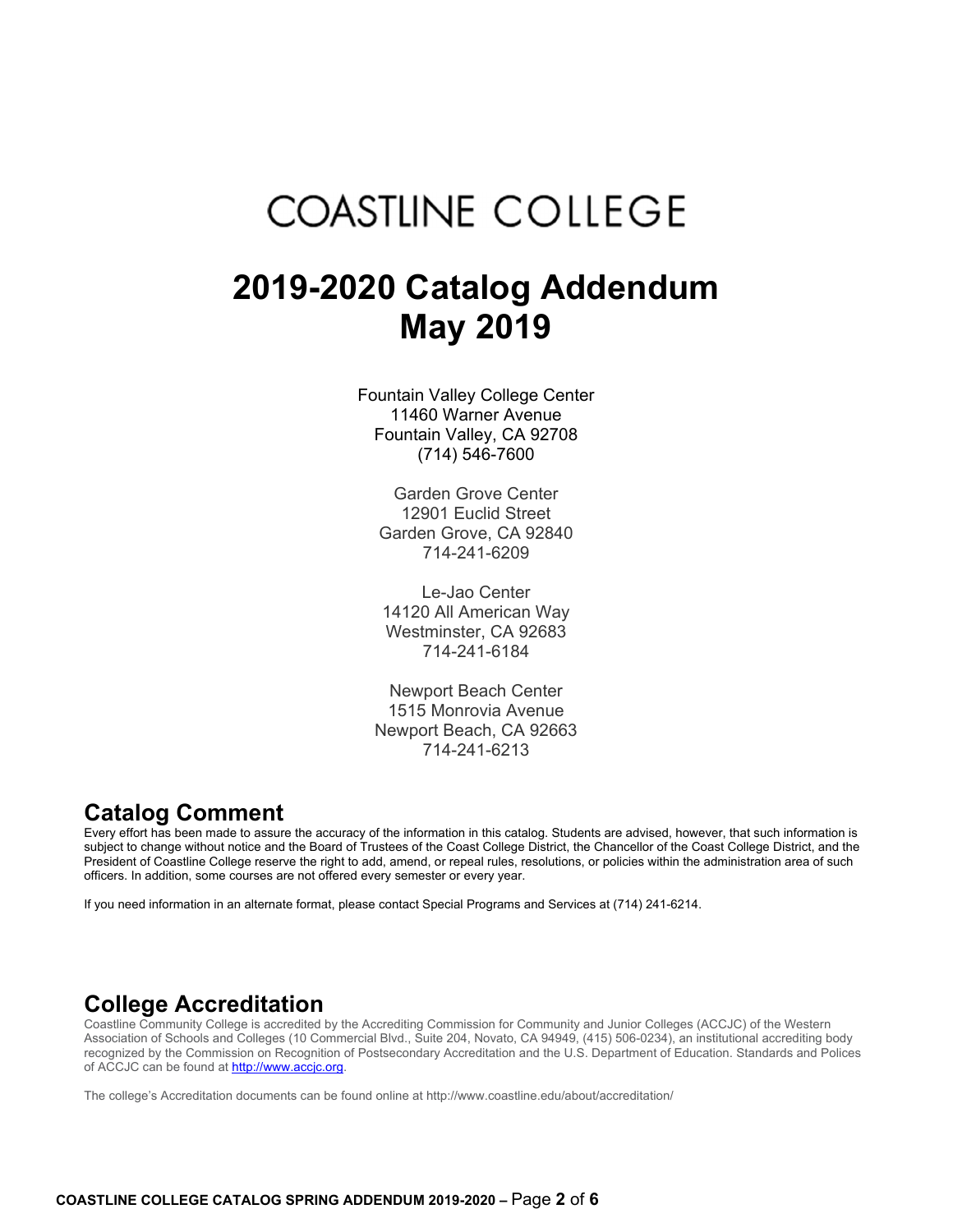# **Table of Contents**

| New Programs                                                            | Page |
|-------------------------------------------------------------------------|------|
| Associate in Science in Data Analytics (effective spring 2020)          |      |
| Certificate of Achievement in Data Analytics (effective spring 2020)    |      |
| Certificate of Specialization in Data Analytics (effective spring 2020) |      |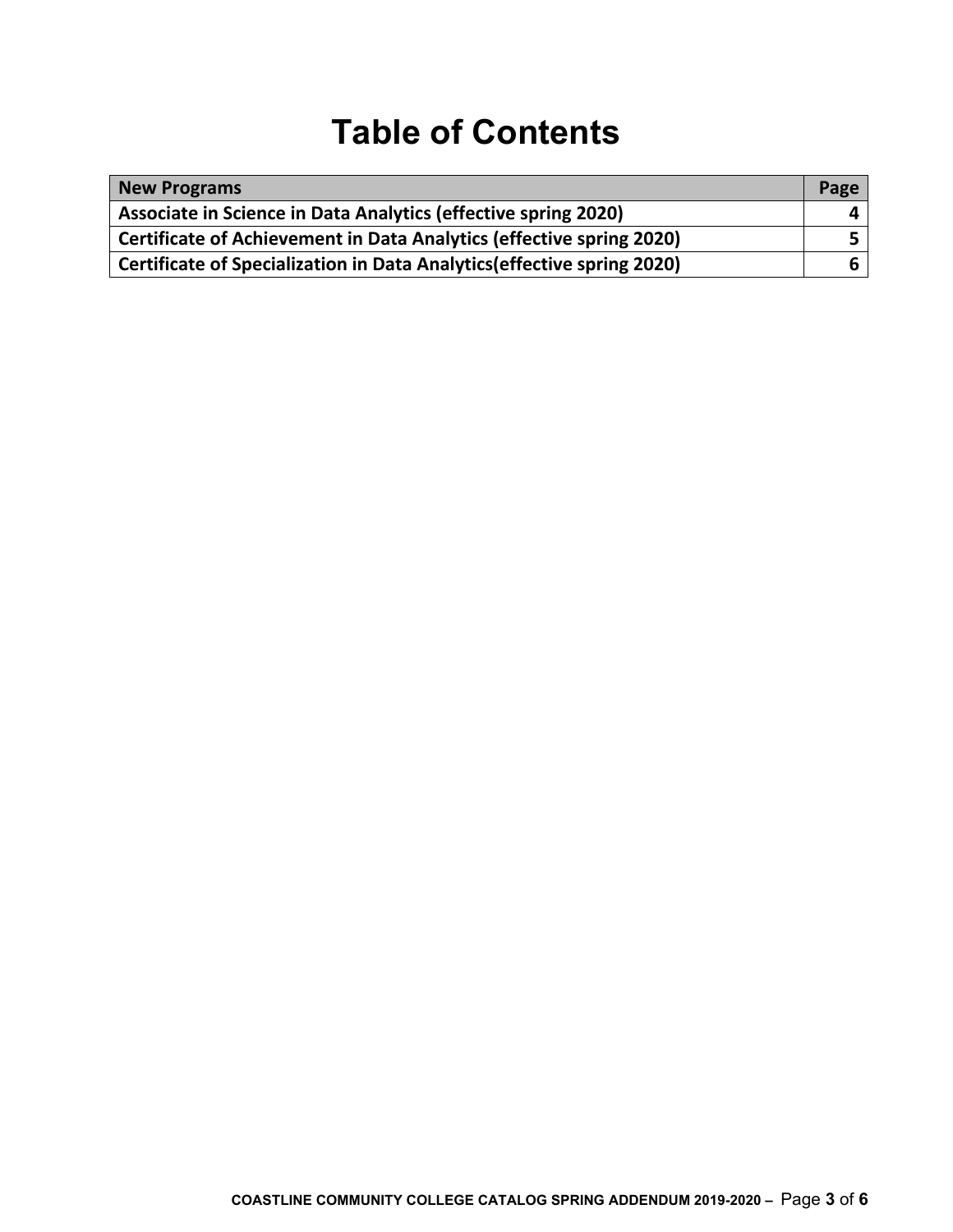# **Addendum**

## **Data Analytics Associate of Science Degree 3\_AS\_DATA**

 The Associate of Science in Data Analytics will provide students with a solid foundation in the fields of data science, business intelligence, and analytics. The program is designed to prepare students for entry‐level jobs or to help them advance into careers, such as Business Analytics Specialist, Data Analyst, Data Visualization Developer, Operations Research Analyst, and Market Research Analyst. Topics covered will include statistics, research methods, SQL queries and data views, systems analysis and design, and applied predictive analytics.

#### **PROGRAM LEVEL STUDENT LEARNING OUTCOMES**

1: Apply the methods, techniques, and tools relevant to data analytics.

- 2: Solve organizational problems by applying the methods, techniques, and tools relevant to systems analysis and design.
- 3: Demonstrate predictive analytics techniques to common business scenarios.

| <b>Required Core</b>                                       | <b>Units</b> |
|------------------------------------------------------------|--------------|
| <b>MATH C160 Introduction to Statistics</b>                | 4.0          |
| PSYC C100 Introduction to Psychology                       | 3.0          |
| PSYC C280 Introduction to Research Methods in Psychology   | 4.0          |
| CIS C240 SQL Database Development                          | 3.0          |
| <b>OR</b>                                                  |              |
| CST C157 SQL Database Development                          | 3.0          |
| CIS C250 Data Analytics 1 - Introduction to Data Analytics | 3.0          |
| CIS C260 Data Analytics 2 - Systems Analysis and Design    | 3.0          |
| CIS C270 Data Analytics 3 - Applied Predictive Analytics   | 3.0          |
| CIS C280 Data Analytics 4 – Data Visualization             | 3.0          |
| <b>Subtotal</b>                                            | 26.0         |

Complete one of the three General Education options plus electives to meet the 60‐unit requirement.

 **Total for Degree 60.0**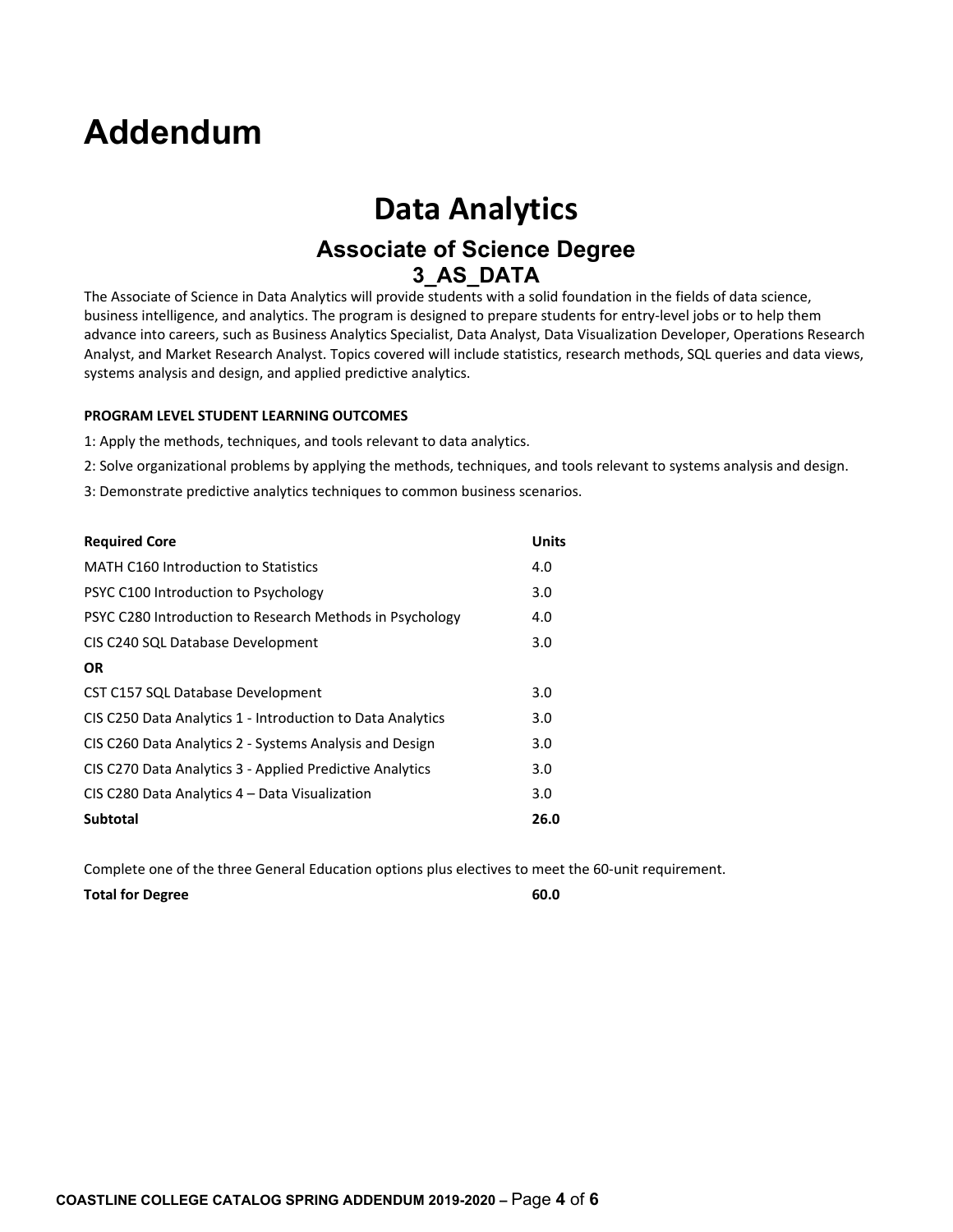## **Data Analytics Certificate of Achievement 3\_CN\_DATA**

 The Certificate of Achievement in Data Analytics will provide students with a solid foundation in the fields of data science, business intelligence, and analytics. The program is designed to prepare students for entry‐level jobs or to help them advance into careers, such as Business Analytics Specialist, Data Analyst, Data Visualization Developer, Operations Research Analyst, and Market Research Analyst. Topics covered will include statistics, research methods, SQL queries and data views, systems analysis and design, and applied predictive analytics.

#### **PROGRAM LEVEL STUDENT LEARNING OUTCOMES**

- 1: Apply the methods, techniques, and tools relevant to data analytics.
- 2: Solve organizational problems by applying the methods, techniques, and tools relevant to systems analysis and design.
- 3: Demonstrate predictive analytics techniques to common business scenarios.

| <b>Required Core</b>                                       | <b>Units</b> |
|------------------------------------------------------------|--------------|
| <b>MATH C160 Introduction to Statistics</b>                | 4.0          |
| PSYC C280 Introduction to Research Methods in Psychology   | 4.0          |
| CIS C240 SQL Database Development                          | 3.0          |
| <b>OR</b>                                                  |              |
| CST C157 SQL Database Development                          | 3.0          |
| CIS C250 Data Analytics 1 - Introduction to Data Analytics | 3.0          |
| CIS C260 Data Analytics 2 - Systems Analysis and Design    | 3.0          |
| CIS C270 Data Analytics 3 - Applied Predictive Analytics   | 3.0          |
| <b>Subtotal</b>                                            | 20.0         |